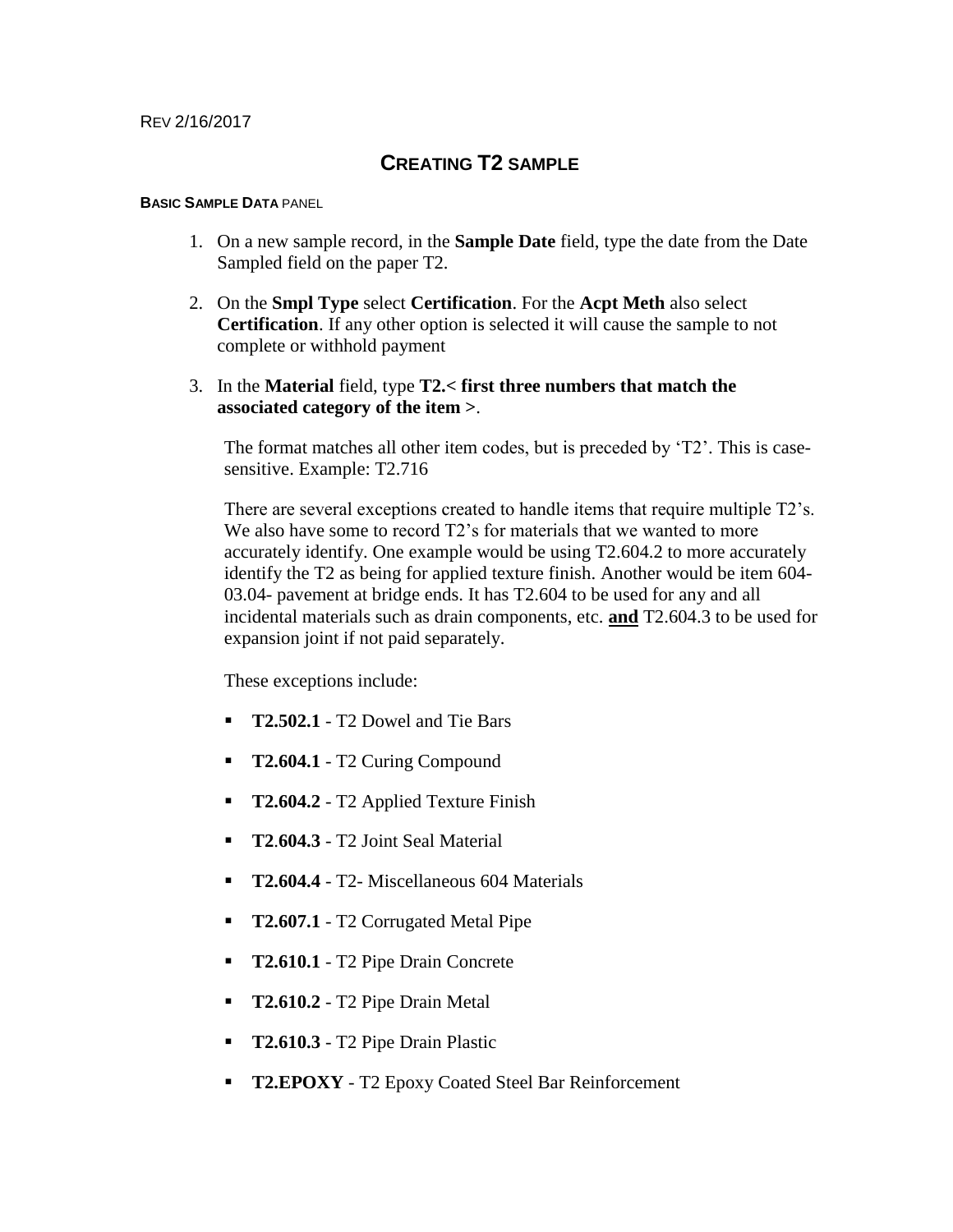**T2.SBR** - T2 Steel Bar Reinforcement

If you are not sure what materials are tied to specific contract items you can run report RR005 or RR069 in BOE. Office staff also has read right to the "Contract Sampling and Testing" window of SiteManager (screen capture below) It lists the materials that are linked to specific contract items:

|                                                                                                     | <b>R</b> <sup>8</sup> Contract Sample and Testing Requirements |               |                    |                                                         |   |
|-----------------------------------------------------------------------------------------------------|----------------------------------------------------------------|---------------|--------------------|---------------------------------------------------------|---|
| <b>Materials</b>                                                                                    | Sample and Testing                                             |               |                    |                                                         |   |
| <b>CNQ249</b><br>Contract                                                                           | 47100-8115-44<br>Project                                       | Line Item Nbr | 0120               | <b>Bid Item Code</b><br>712-04.01                       |   |
| Item Unit <b>EALH</b><br>Proposal Line Nbr: 0120<br>Desc. 2:<br><b>Supp Desc1</b>                   | Desc. 1: FLEXIBLE DRUMS (CHANNELIZING)                         |               |                    |                                                         |   |
| <b>Material Code</b><br>2.712                                                                       | <b>Material Full Name</b><br><b>T2 Traffic Control</b>         |               | <b>Status</b><br>A | <b>Material Short Name</b><br><b>T2 Traffic Control</b> |   |
| $\mathbf{x}$<br>SiteManager Panel<br>Main Panel<br>Materials Management(+)<br>Contract Materials(+) |                                                                |               |                    |                                                         |   |
| Contract<br>Materials<br>Cd                                                                         | 瞋<br>Contract<br>Sampling and<br>Testing                       |               |                    |                                                         |   |
| Sp                                                                                                  |                                                                |               |                    |                                                         | Ξ |

After entering T2 material code, press the **Tab** key on the keyboard. SiteManager populates the Material and Material Description fields and autoselects Various from the Repr Qty Units dropdown list.

4. In the **Sampler** field, right-click and select the **Search** choice. SiteManager displays the Search Window window.

To sort the list, click the **Inspector Name** column heading.

In the **Inspector Name** column, scroll to and double-click the name of the person whose signature is shown on the paper T2 in the Accepted By field. SiteManager populates the Sampler field.

5. In the P/S field, select the actual P/S (if listed). This will mainly be used for concrete pipe, bridge paint, seeding, and other items that have only one P/S listed on the certifications. Use 9999999 – Multiple/Unlisted Mnfctrs for T2's with multiple material P/S's (such as pavement marking and traffic control)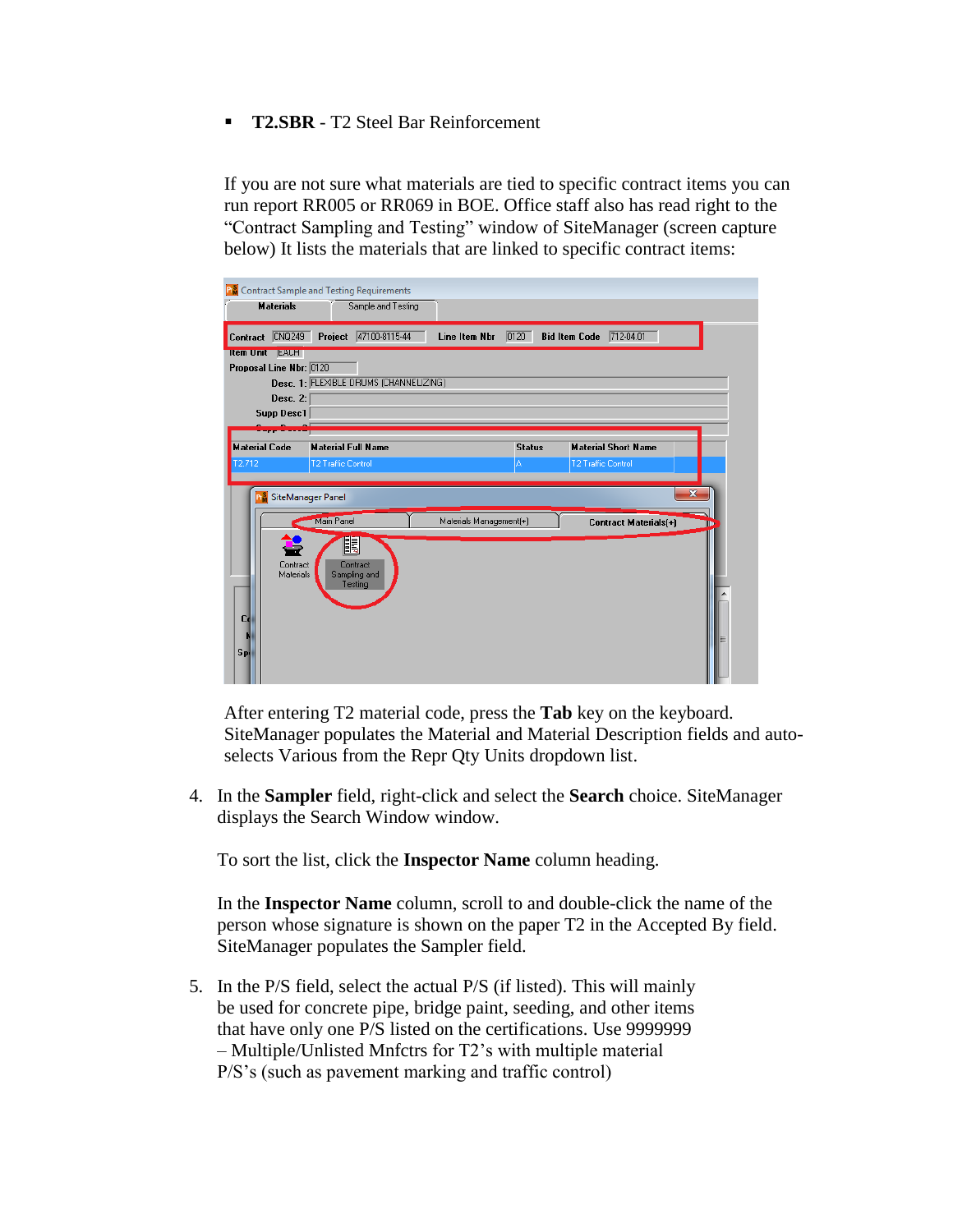6. In the Mnfctr field, select the actual manufacturer (if listed).

If a manufacturer is not listed for the material, in the Mnfctr field, select 9999999 – Multiple/Unlisted Mnfctrs

#### **On the Contract panel**

Now, the FIELD - Operations Office Staff records the quantity for the item represented on the paper T2.

- 1. Click the **Contract** tab. SiteManager displays the **Contract** panel.
- 2. On the toolbar, click the **New** button. SiteManager displays the Select Contract/Material Information window.
- 3. In the **Contract ID** field, type the contract ID.
- 4. On the keyboard, press the **Tab** key. SiteManager displays the associated line items.
- 5. Double-click the desired line item. **NOTE:** *If there are multiple items listed on the T2 you can hold down the Ctrl key and select all applicable items, then click OK to add all items at once.*
- 6. In the **Represented Qty** field, type the quantity recorded for the item(s) on the paper T2 form.
- 7. **Save**.

#### **On the Other panel**

Now, the FIELD - Operations Office Staff records the T2 Subcontractor (contractor/subcontractor who performs the work).

- 1. Click the **Other** panel. In the **Type** dropdown list, select **T2 Subcontractor**
- 8. In the **ID** field, right-click and select the **Search** choice. SiteManager displays the Search Window.
- 9. In the **Vendor Full Name** column, double-click the desired T2 subcontractor. SiteManager populates the ID field.
- 10. **Save**.

Now, the FIELD - Operations Office Staff assigns the destination lab.

11. On the toolbar, click the **New** button. SiteManager inserts a new row.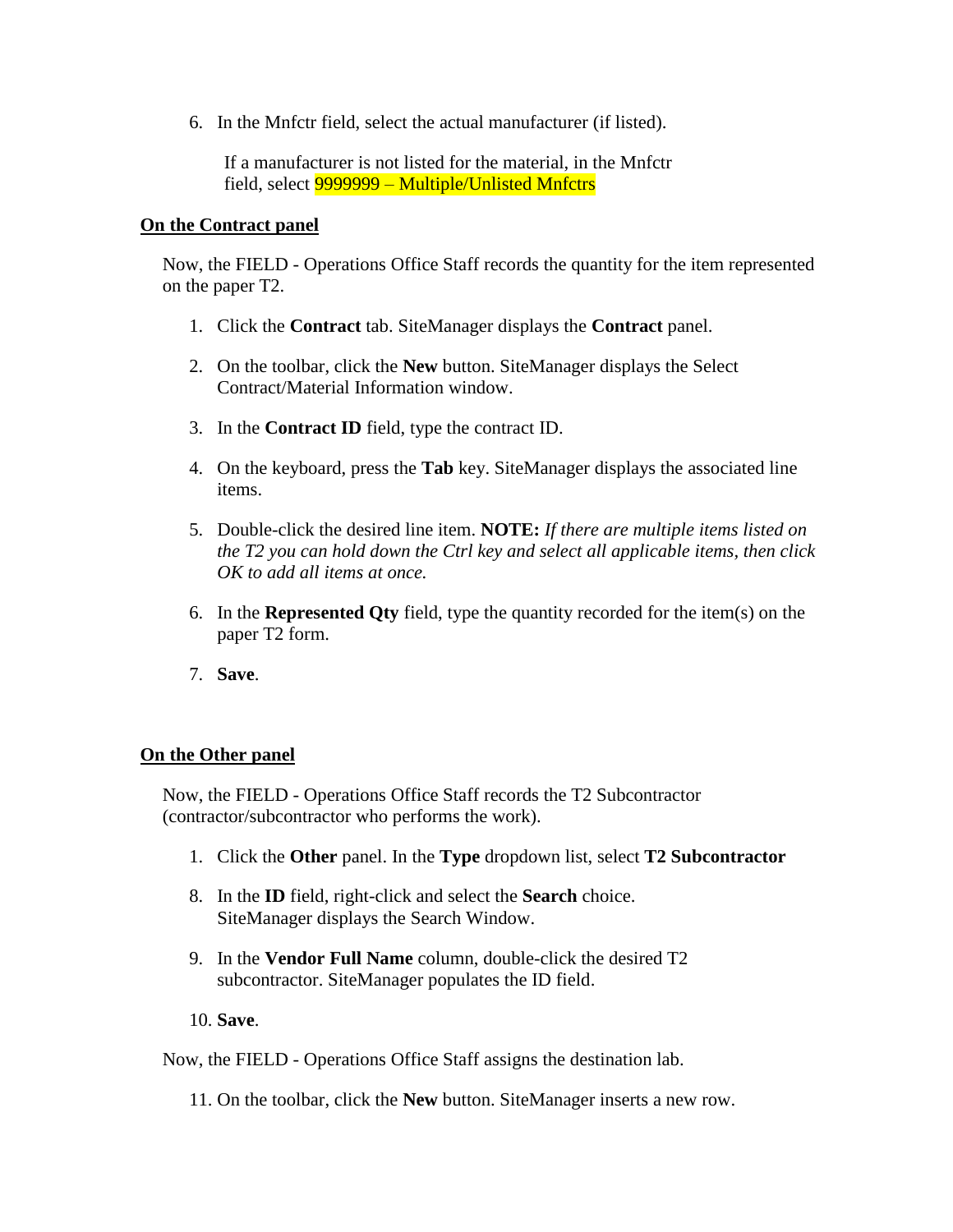12. In the **Type** dropdown list, select **Destination Lab**.

*Note: Although a T2 does not require a test, SiteManager requires this step to use LIMS.*

- 13. In the **ID** field, right-click and select the **Search** choice. SiteManager displays the Search Window window.
- 14. In the **Destination Lab** column, double-click **DEST – TDOT T2 Certification**. SiteManager populates the ID field.

15. **Save**.

#### **Now, the FIELD - Operations Office Staff accepts the default tests to trigger the auto-finalization.**

1. On the toolbar, click the **Open Assign Tests** button. SiteManager displays the Assign Sample Tests window.

*Note: Although a T2 item does not require a test, SiteManager requires this step to use SiteManager LIMS.*

2. Click the **Accept Default Tests** button. [Template: M017] SiteManager closes the Assign Sample Tests window, changes the Maintain Sample Information window's sample status to Completed to authorize the sample, and makes all fields inquiry-only. [Customization: MTC028] NOTE: If the sample status is not "Complete" sample will not count toward

S&T requirements. In this case go back thru the steps used to create the sample to verify no required info was missed.

## **FIELD - Operations Office Staff Sends the Paper T2 to Regional M&T Office**

Now, the FIELD - Operations Office Staff records the sample ID on the paper T2 and sends it to Regional M&T Office.

- 1. On the paper T2, in the **Report No.** field (or **SM Sample ID** field at bottom right of form), write the sample ID displayed in the Maintain Sample Information window's **Smpl ID** field.
- 2. FIELD Operations Office Staff makes two copies of the original paper T2.
- 3. FIELD Operations Office Staff stores one copy of the paper T2 in the contract file.
- 4. FIELD Operations Office Staff sends the original and one copy of the paper T2 with certifications attached to REG - M&T Supervisor at Regional M&T Office.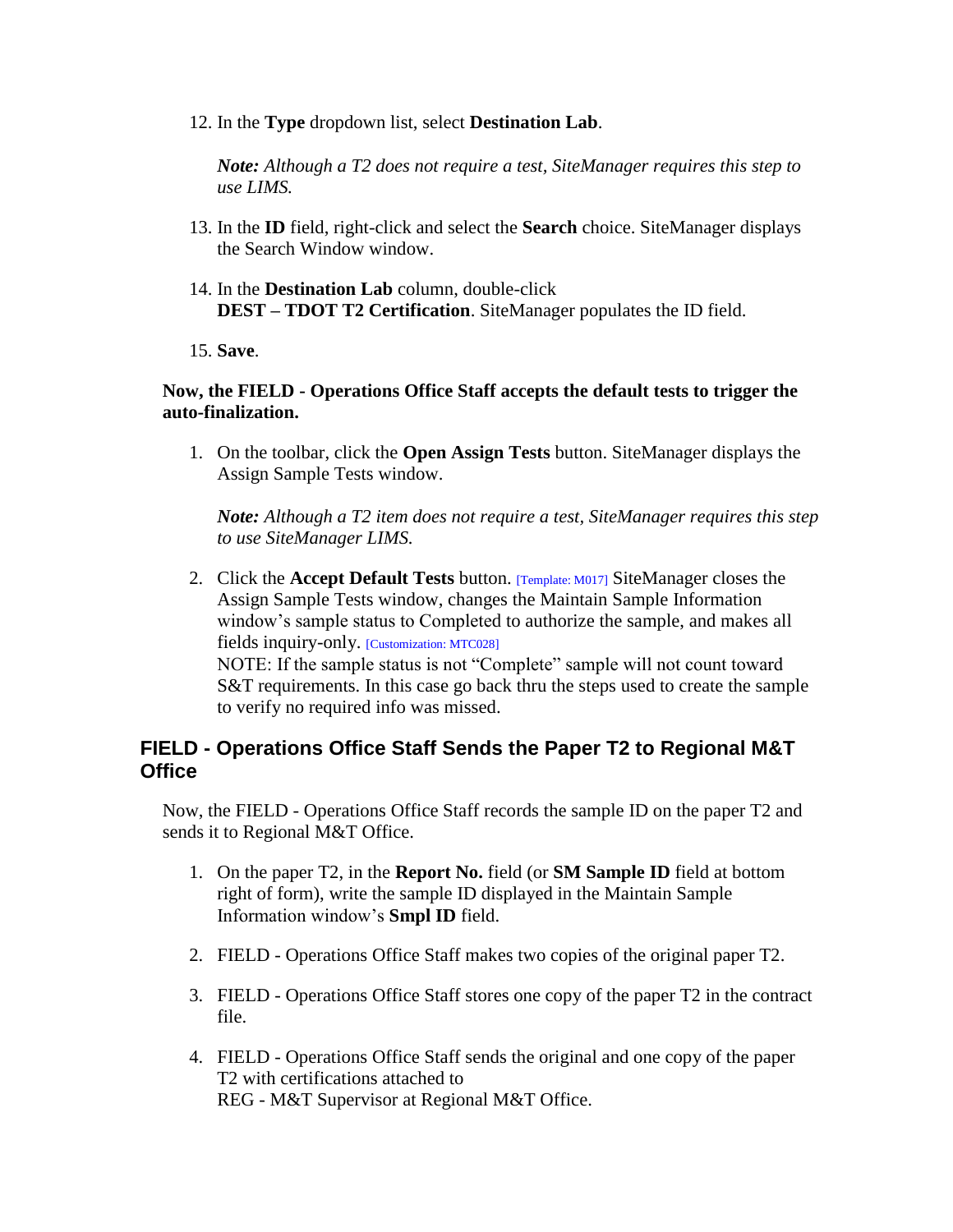## **REG - M&T Supervisor Reviews the Paper T2 and the Electronic T2 Record**

Now, the REG - M&T Supervisor receives the paper T2 and reviews/compares it with the electronic T2 record in SiteManager.

- 1. Receive and review the paper T2.
- 2. Review the associated electronic T2 record. Verify P/S and/or Manufacturer, along with quantities listed on the Contract tab match quantities listed on the paper T2.

# **REG - M&T Supervisor or FIELD - Operations Office Staff Unauthorizes an Electronic T2 Record and Makes Necessary Changes**

If the electronic T2 record must be unauthorized, either the REG - M&T Supervisor or FIELD - Operations Office Staff completes the following steps.

- 1. If the REG M&T Supervisor wishes to unauthorize the electronic T2 record, the REG - M&T Supervisor calls to discuss the change with the FIELD - Operations Office Staff person who logged the electronic T2 record. - or - If the FIELD - Operations Office Staff wishes to unauthorize the electronic T2 record, the FIELD - Operations Office Staff calls to discuss the change with the REG - M&T Supervisor person who reviews the paper T2s.
- 2. REG M&T Supervisor or FIELD Operations Office Staff logs onto SiteManager and accesses the Maintain Sample Information window.
- 3. On the toolbar, click the **Open** button. SiteManager displays the Select Sample window.
- 4. To sort the column, click the **Sample ID** column heading.
- 5. In the **Sample ID** column, scroll to and double-click the desired sample ID. SiteManager displays the desired sample record.
- 6. On the **Services** menu, select the **Unauthorize** choice. SiteManager displays a message that prompts you to confirm your decision.
- 7. In the message, click the **Yes** button. SiteManager makes some of the fields editable again, removes the previously selected acceptance method, clears the Auth By and Auth Date fields, and changes the sample status to Pending Authorization.
- 8. **Save**.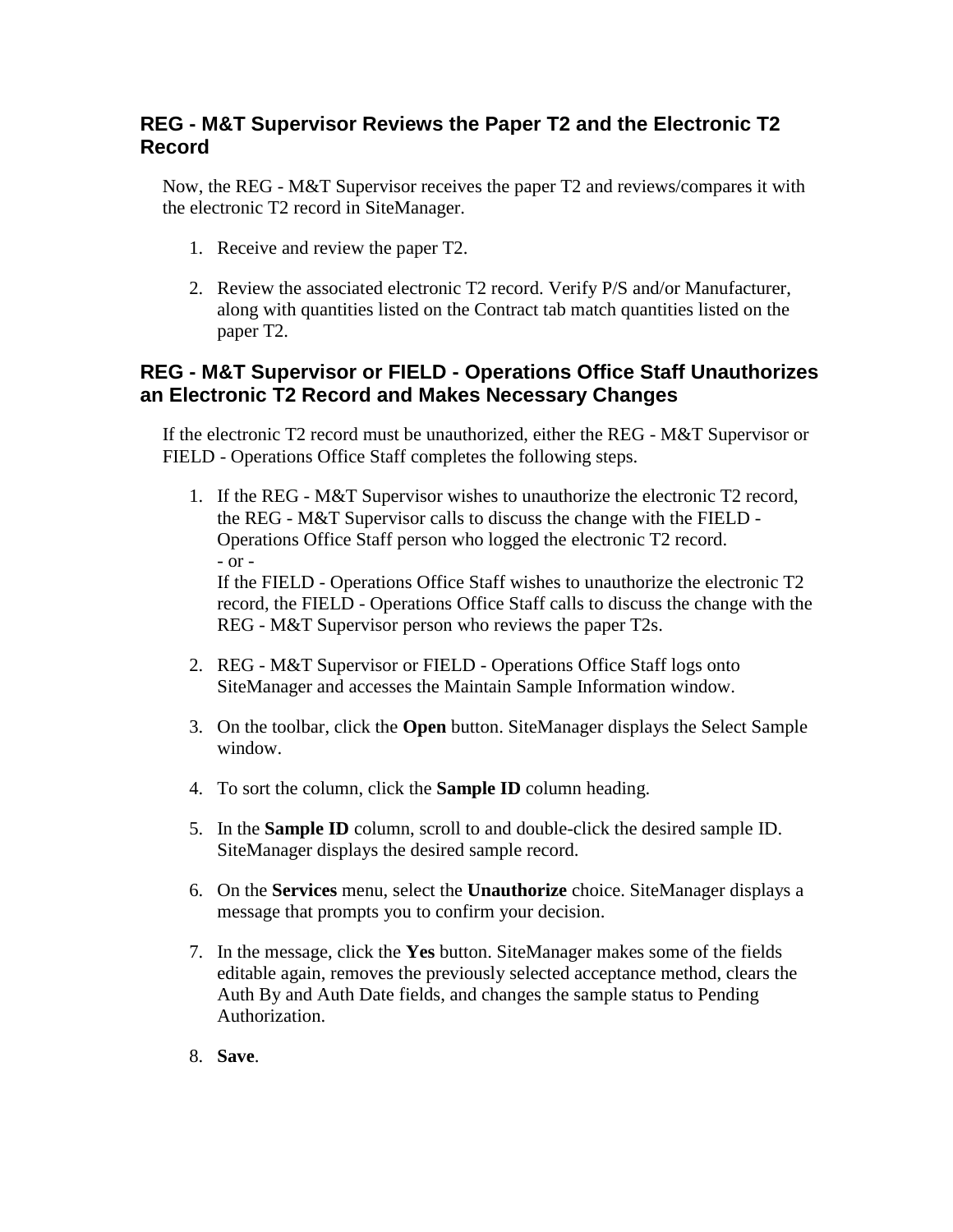- 9. REG M&T Supervisor or FIELD Operations Office Staff makes any other necessary changes to the sample record.
- 10. **Save**.
- 11. On the toolbar, click the **Remarks** button. The system displays the Remarks (General Remarks) window.
- 12. Type any necessary remarks.
- 13. To close the Remarks (General Remarks) window, on the toolbar, click the **Remarks** button again.
- 14. **Save**.

# **FIELD - Operations Office Staff in the T2 Certification Product Group Re-authorizes the Electronic T2 Record**

If the electronic T2 record had to be unauthorized, a member of the T2 - Certification product group must re-authorize the electronic T2 record.

- 1. FIELD Operations Office Staff receives corrected T2 and/or certification.
- 2. On the Maintain Sample Information window, on the toolbar, click the **Open LIMS** button.
- 3. On the **LIMS** panel, double-click the **Review Samples** icon. SiteManager LIMS displays the Review Samples window.
- 4. In the first **Filter Criteria** dropdown list, select the **Sample ID** choice.
- 5. In the second **Filter Criteria** dropdown list, select the **Equals** choice.
- 6. In the **Filter Criteria** text field, type the desired sample ID.

**Note:** May be copied from the Maintain Sample Information window's Smpl ID field.

- 7. Click the **Apply** button. The upper pane displays the desired sample record.
- 8. Click the **View Compare Results** button.

**Note:** On the template, check the represented quantity recorded on the electronic T2 record.

- 9. On the toolbar, click the **Remarks** button. The system displays the Remarks (General Remarks) window.
- 10. Type any necessary remarks.